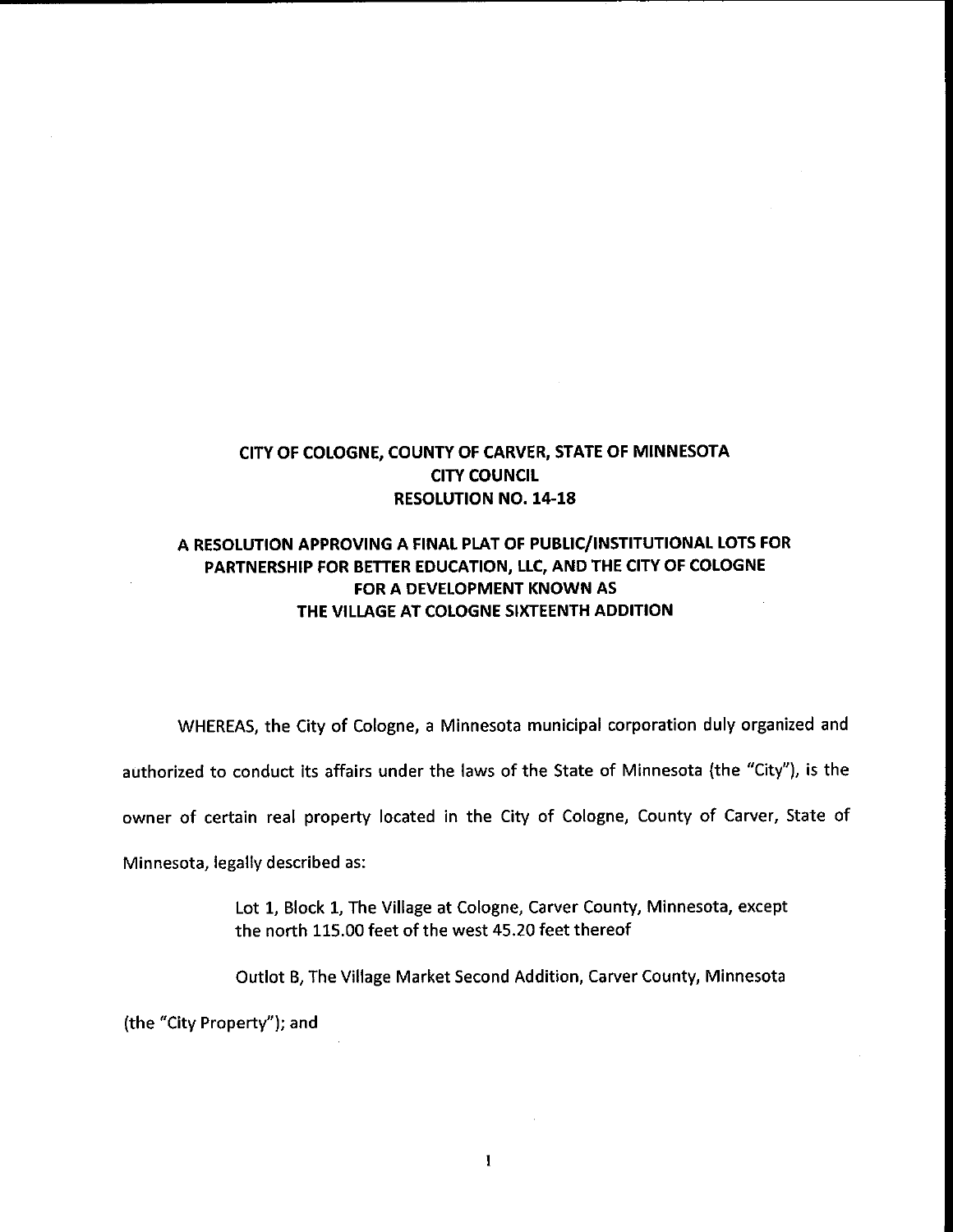WHEREAS, Partnership for Better Education, LLC, a Minnesota limited liability company

the " Developer"), is the owner of certain real property located in the City of Cologne, County

of Carver, and State of Minnesota, legally described as:

Lot 1, Block 1, The Village at Cologne Twelfth Addition, Carver County, Minnesota

The north 115.00 feet of the west 45. 20 feet of Lot 1, Block 1, The Village at Cologne, Carver County, Minnesota

Lot 2, Block 1, The Village at Cologne Sixth Addition, Carver County, Minnesota

the "School Property")

The City Property and the School Property are hereinafter referred to as the " Subject Property;" and

WHEREAS, the City Council of the City did adopt Resolution No. 05-01 on March 21,

2005, approving a preliminary plat of the Subject Property as part of The Village at Cologne; and

WHEREAS, the Planning Commission of the City did recommend approval of the final plat at its September 15, 2014, meeting; and

WHEREAS, in order to facilitate certain transfers of real property necessary for the expansion of Cologne Academy (the "School"), establish new boundary lines, and facilitate marketability of title, the City will join in the final plat; and

WHEREAS, the City Council has considered the proposed final plat and it makes the following findings of fact:

- 1. The proposed final plat is consistent with the approved preliminary plat.
- 2. There are numerous technical issues to be resolved prior to construction.
- 3. The final plat prepared by E.G. Rud & Sons, Inc. is attached hereto as Exhibit "A."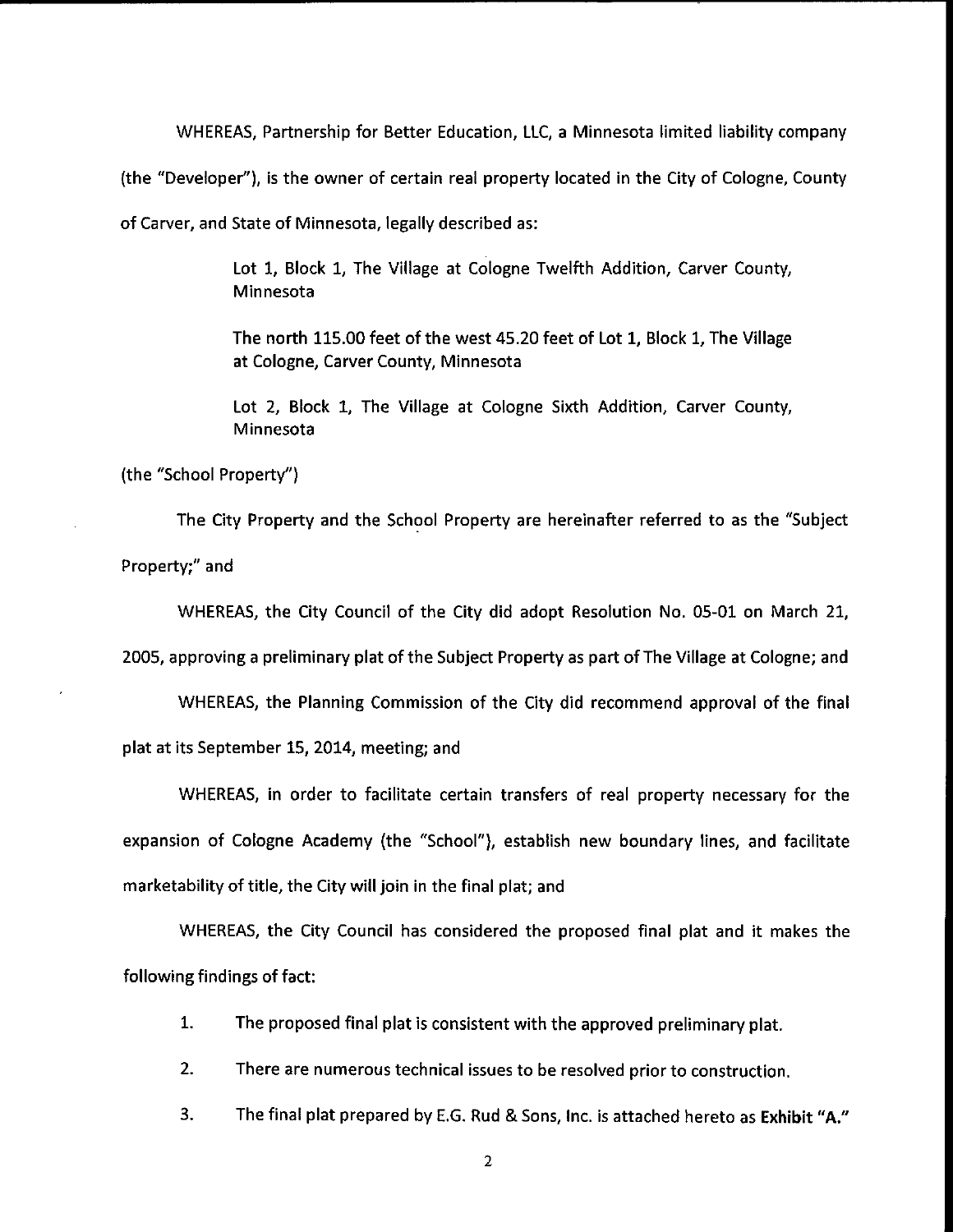NOW, THEREFORE, be it resolved that the final plat for The Village at Cologne Sixteenth

Addition prepared by E.G. Rud & Sons, Inc., is approved subject to the following conditions:

- 1. The findings set forth above are incorporated into this Resolution as though set forth in full.
- 2. All conditions of the City of Cologne Resolution No. 05-01, as subsequently amended, approving the preliminary plat are incorporated herein by reference as though set out in full.
- 3. The project may be constructed in Phases and Stages (as defined in the Developer's Agreement) in substantial compliance with the plans and specifications for each Phase and Stage as set forth in the developer's agreement between the City and the Developer (the "Developer's Agreement") which must be on file at City Hall and which must obtain approval from the City Engineer and the City Planner before any permits are issued or any work can commence on any Phase or Stage.
- 4. No construction shall be permitted on the School Property, or construction of access and parking improvements on the City Property, until updated plans addressing the comments of the City Engineer and the City Planner and the conditions of this Resolution and the Developer's Agreement are provided for review and approval by the City Engineer and City Planner. Updated plans shall include <sup>a</sup> final landscape plan that shall be submitted for review by the City Planner. Plans may be submitted in Phases and Stages as outlined in the Developer's Agreement. Following approval by the City Engineer and City Planner, these plans shall collectively be known as the "Approved Plans".
- 5. Easement terminations related to the previously granted utility easements that are acceptable to the City Attorney shall be executed and recorded following utility relocation.
- 6. If the Developer submits <sup>a</sup> building permit application for a classroom addition adjacent to the southerly portion of the existing School which does not include <sup>a</sup> gymnasium or <sup>a</sup> theater, Developer must, in addition to any plans required by the State Building Code, submit the following plans to the City for review and approval by the City Engineer as <sup>a</sup> condition precedent to obtaining <sup>a</sup> building permit:
	- A. Site plan.
	- B. Access unplatted street widening, refinishing and curb and gutter plan.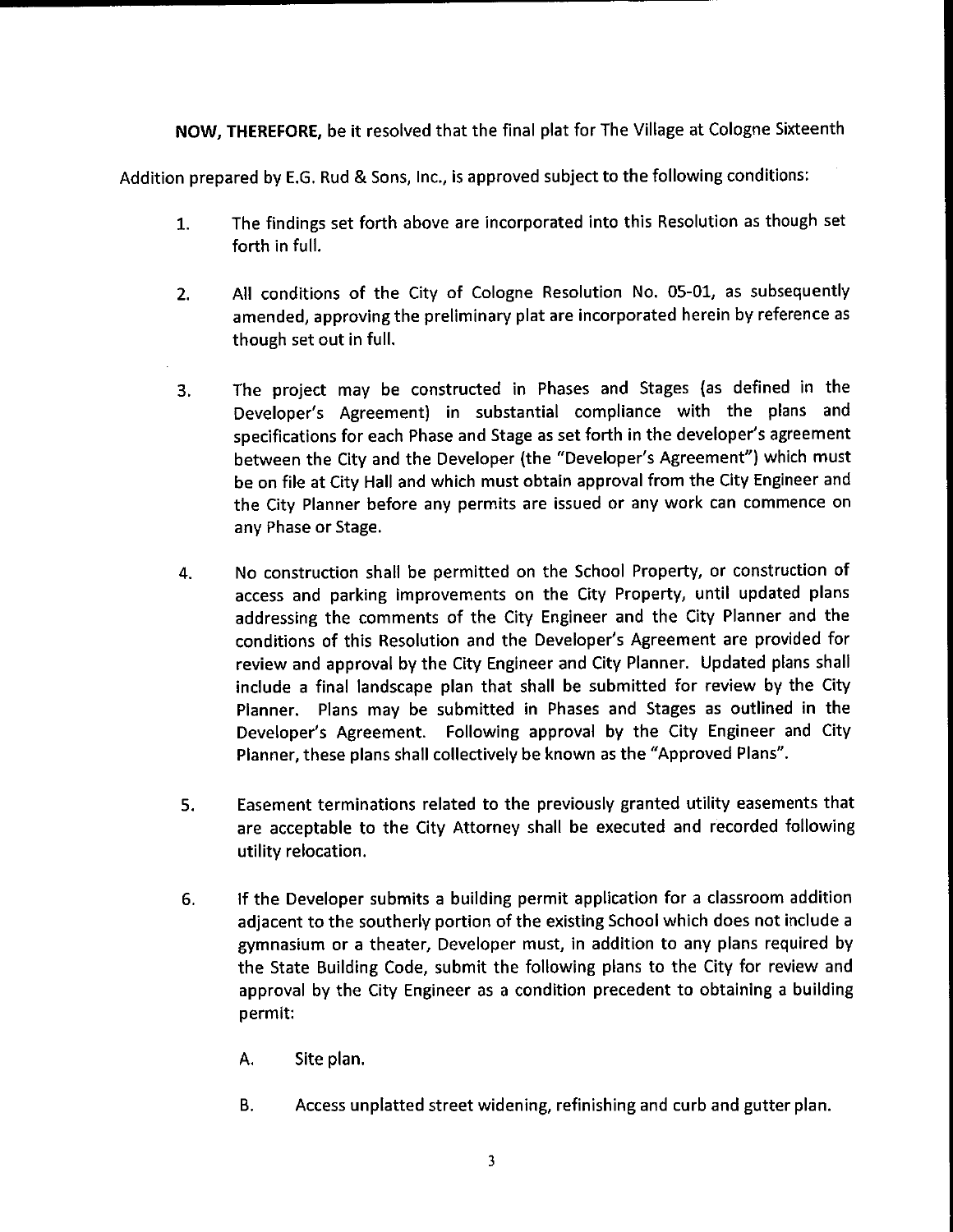- C. Parking improvement plan for the School Property.
- D. Landscape plan.
- E. Parking improvement plans for parking improvements on the portion of the City Lot on which the Developer has certain rights to construct parking improvements. Such plans must provide, when considered with other parking available to the owner of the School Property, adequate parking under City Code for the expansion proposed in the building permit.
- F. All such other information, plans, reports, and drawings as required by the City Engineer or City Planner.
- 7. If the Developer submits <sup>a</sup> building permit application for <sup>a</sup> classroom addition adjacent to the southerly portion of the existing School which includes <sup>a</sup> gymnasium or <sup>a</sup> theater, Developer must, in addition to any plans required by the State Building Code, submit the following plans to the City for review and approval by the City Engineer as a condition precedent to obtaining <sup>a</sup> building permit:
	- A. Site plan.
	- B. Access unplatted street widening, refinishing and curb and gutter plan.
	- C. Parking improvement plan for the School Property.
	- D. Landscape plan.
	- E. Parking improvement plans for parking improvements on the portion of the City Lot on which the Developer has certain rights to construct parking improvements. Such plans must provide, when considered with other parking available to the owner of the School Property, adequate parking under City Code for the expansion proposed in the building permit.
	- F. All such other information, plans, reports, and drawings as required by the City Engineer or City Planner.
- 8. If the Developer submits <sup>a</sup> building permit application for <sup>a</sup> subsequent expansion of the southerly portion of the school, after <sup>a</sup> school expansion pursuant to Paragraphs 6 and 7 herein, which may or may not include <sup>a</sup> gymnasium or theater component and Developer has an easement right to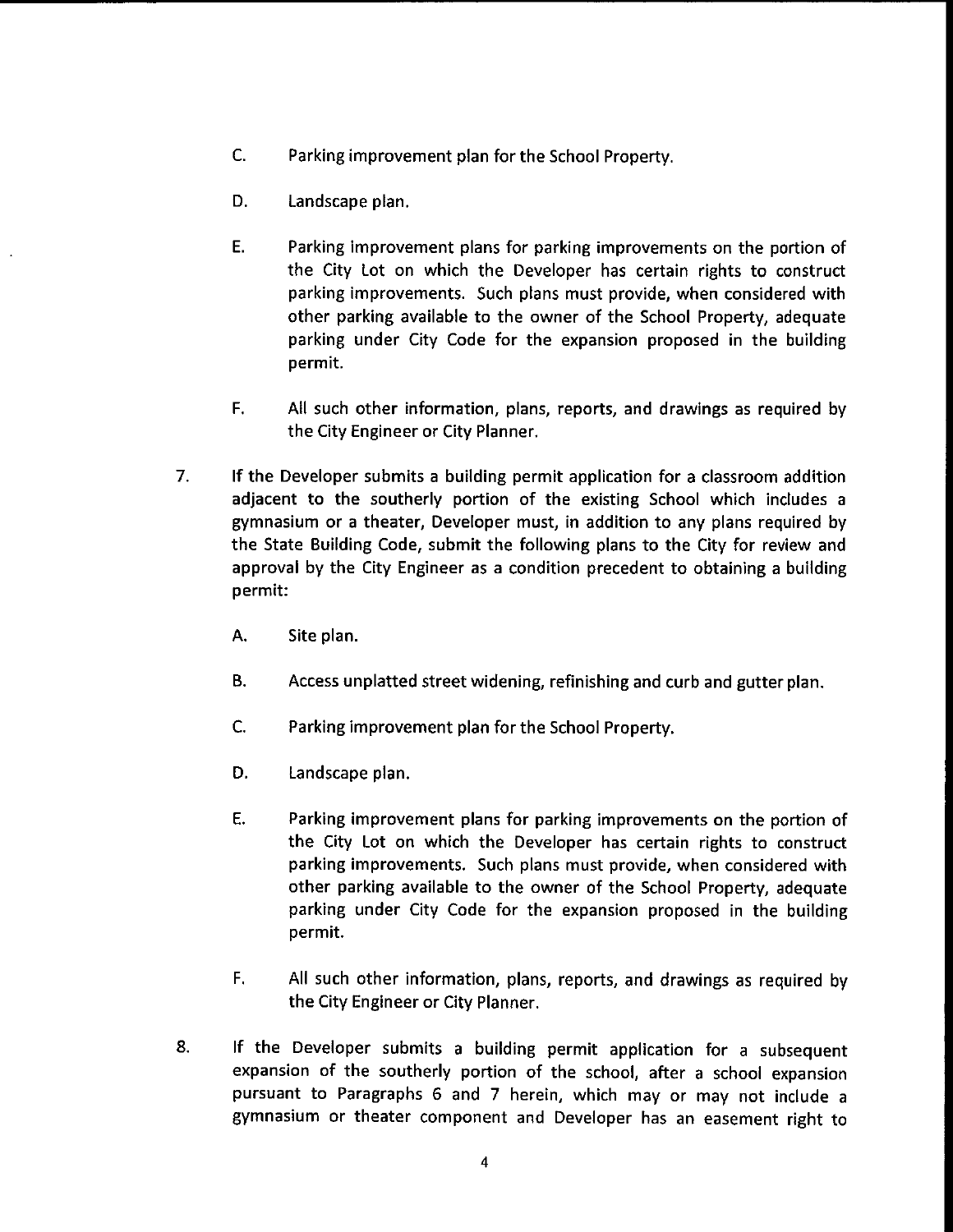construct parking improvements on <sup>a</sup> portion of Lot 2, Block 1, The Village at Property) must, in addition to any plans required by the State Building Code, pperty) must, in addition to any plans required by the State Building Code, as a  $s$  submit the following plans for review and approval by the  $C_i$  Engineer as  $\alpha$ condition precedent to obtaining <sup>a</sup> building permit:

- A. Parking improvement plans for parking improvements on the portion of improvements. Such parking must provide, when considered with other parking available to the owner of the School Property, adequate parking parties available to the owner of the school Property,  $\alpha$ up City Code for the expansion proposed in the building permit.
- B. Site plan.
- C. Landscape plan.
- D. All such other information, plans, reports, and drawings as required by the City Engineer or City Planner.
- 9. An easterly expansion of the northerly portion of the School requires relocation water and storm sewer (the "Existing Utilities") which serve both the School and the City's Community Center and replacement with new underground utility lines (the "New Utilities"). If the Developer submits a building permit application for an easterly expansion of the northerly part of the School, the Developer must, in addition to any plans required by the State Building Code, submit the must, in addition to any plans required by the state Building Co.  $\frac{1}{2}$  $\frac{1}{2}$  following plans for review and approval by the City Engineer and  $\frac{1}{2}$ precedent to obtaining a building permit:
	- A. Existing utility removal plan.
	- B. New utility installment plan.
	- C. Site grading plan.
	- D. All such other information, plans, reports, and drawings as required by the City Engineer or City Planner.
	- 10. The Developer must in conjunction with the easterly expansion of the northerly portion of the School:
		- A. At its sole costs and expense install and connect New Utilities to serve both the School and the City's Community Center.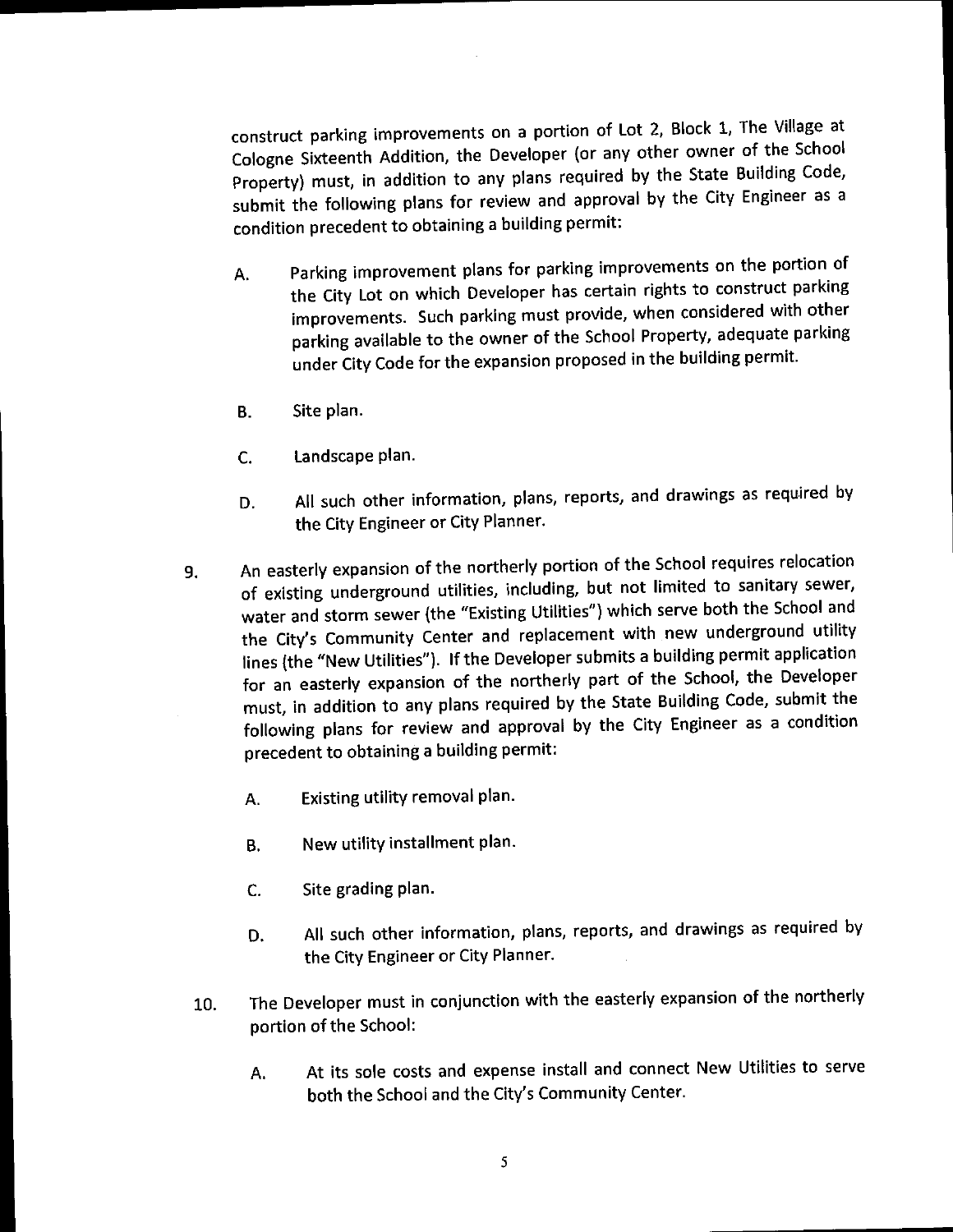- At its sole cost and expense, promptly following installation of the New **B.** Utilities, remove the Existing Utilities.
- The New Utilities shall be installed in the easements dedicated on the C. plat of The Village at Cologne Sixteenth Addition.
- D. Provide uninterrupted utility service to the City's Community Center.
- E. Promptly following removal of the existing utilities, prepare and record easement created in the warranty deed dated September 26, 2006, Sement created in the warranty deed data. recorded as Document No. A450698 in the office of the Carver County Recorder.
- F. Repair any damage to real property and improvements owned by City, landscaping, buildings and equipment caused during the installation of landscaping, buildings and equipment caused during the installation of the New Utilities of the removal of the Existing Utilities.
- 11. The access easement for the School Property shall be revised in <sup>a</sup> format of the final plat. The access easement, as revised, shall provide wider access to of the final plat. The access easement, as revised, shall provide wider access to the School Property; and the Developer shall construct a wider and the School construction and wider and wider accordance with the plans approved by the City Engineer.
- 12. The First Amendment to the Easement Agreement (the "Easement Agreement")<br>which amends the easement recorded with the Carver County Recorder on which amends the easement recorded with the Carver County Recorder on the Carver County Recorder on the Carves Recorder on the Carves of County Recorder on the Carves County Recorder on the Carves County Recorder on the Ca eptember 25, 2008, as Document No. A4896660, in form and content acceptable to Developer and City, must be executed and recorded immediately after the final plat and prior to any mortgage lien.
- 13. Two purchase agreements approved by the City Council on September 15, 2014,<br>must be executed and the conditions set forth therein must be satisfied and the must be executed and the conditions set forth therein must be subsiderable and the conveyance documents referenced therein must be executed and available for recording in the sequence specified by the City Attorney, prior to the City releasing the final plat for recording.
- 14. The Developer is responsible for coordinating and matching all interconnections of streets, utilities, and other infrastructure.
- 15. The timing of the construction of the infrastructure improvements on the Subject Property will be subject to the conditions of the Developer' <sup>s</sup> Agreement.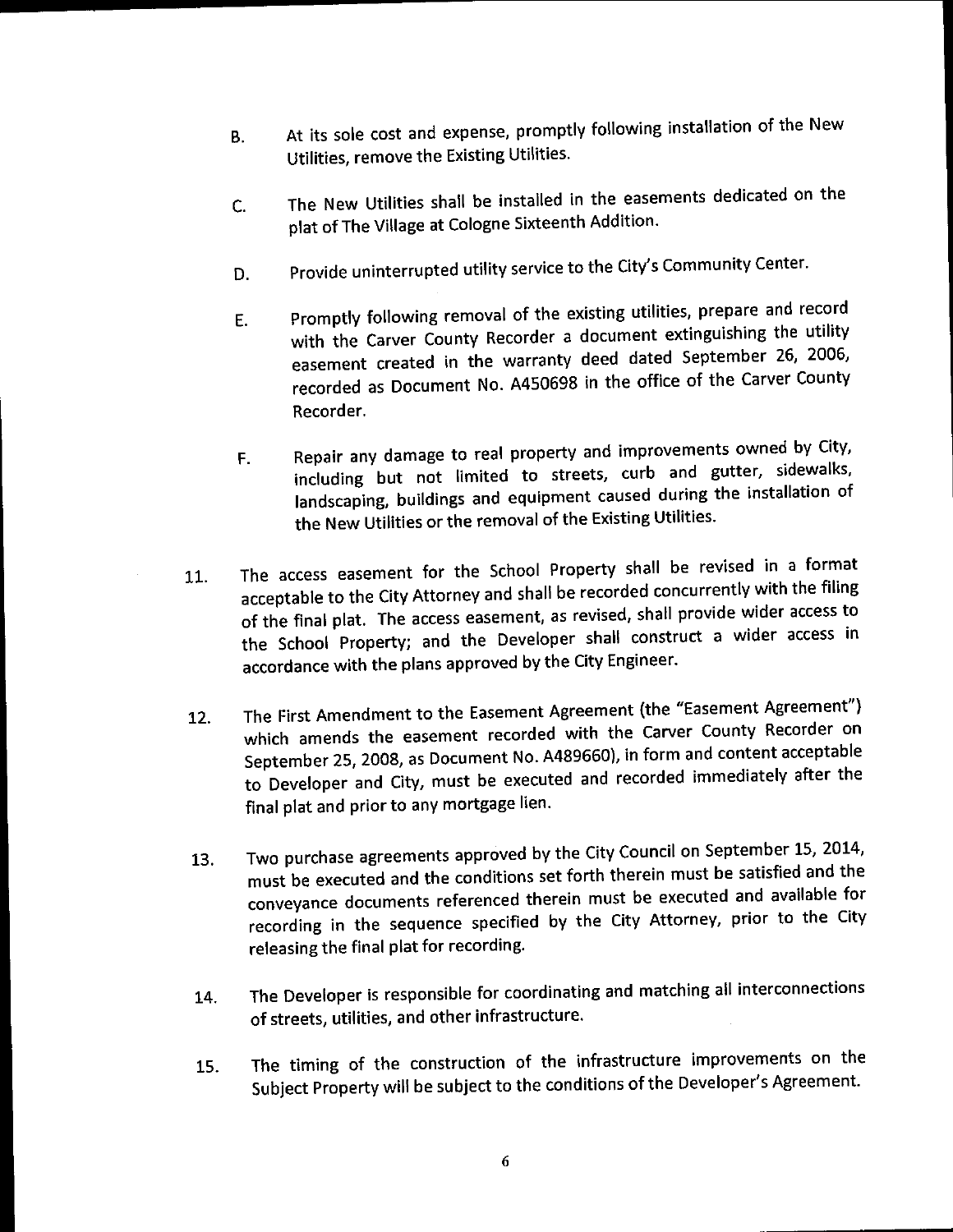- 16. The Developer shall construct all street, utility, trail, stormwater, parking and other improvements as shown on the Approved Plans at its own expense.
- 17. Financial security in <sup>a</sup> form approved by the City Attorney and in an amount approved by the City Engineer must be provided by the Developer for improvements prior to the issuance of any permits or plan approval for any Phase or Stage. The financial security required by Sections 1. 01 and 4.06 of the Developer's Agreement must be delivered to the City as a condition precedent to the City releasing the final plat for recording. The Developer's Agreement shall specify the amount of the financial security.
- 18. The Developer must reimburse the City for all costs incurred by the City and its consultants in relation to review of the proposed development, preparation of title documents, vacation documents, and purchase agreements, as well as the preparation of the Developer's Agreement.
- 19. A title commitment shall be provided for the review of the City Attorney before the final plat is released for recording.
- 20. The Developer shall be responsible for securing necessary easements and for constructing all improvements as shown on the Approved Plans approved by the City Engineer and City Planner.
- 21. The Developer shall be responsible for obtaining and complying with all necessary permits from the Metropolitan Council, Minnesota Department of Health, DNR, Carver County Watershed District, PCA, MnDOT, Carver County Public Works Department and any other governmental agencies.
- 22. The Developer shall incorporate the standards and procedures of the Best Management Practices Handbook for site restoration and erosion control measures during the construction process.
- 23. Street lights shall be installed by the Developer. Streetlights will be maintained by the City if they are done in accordance with the provisions of the street light maintenance plan that the City has in effect.
- 24. Additional conditions as determined necessary by the City Planner, City Engineer, and City Attorney shall be addressed prior to release of the final plat for recording.
- 25. Base map updating fees shall be paid prior to the release of the final plat for recording. Fees shall be paid for two (2) lots for a total of \$100.00.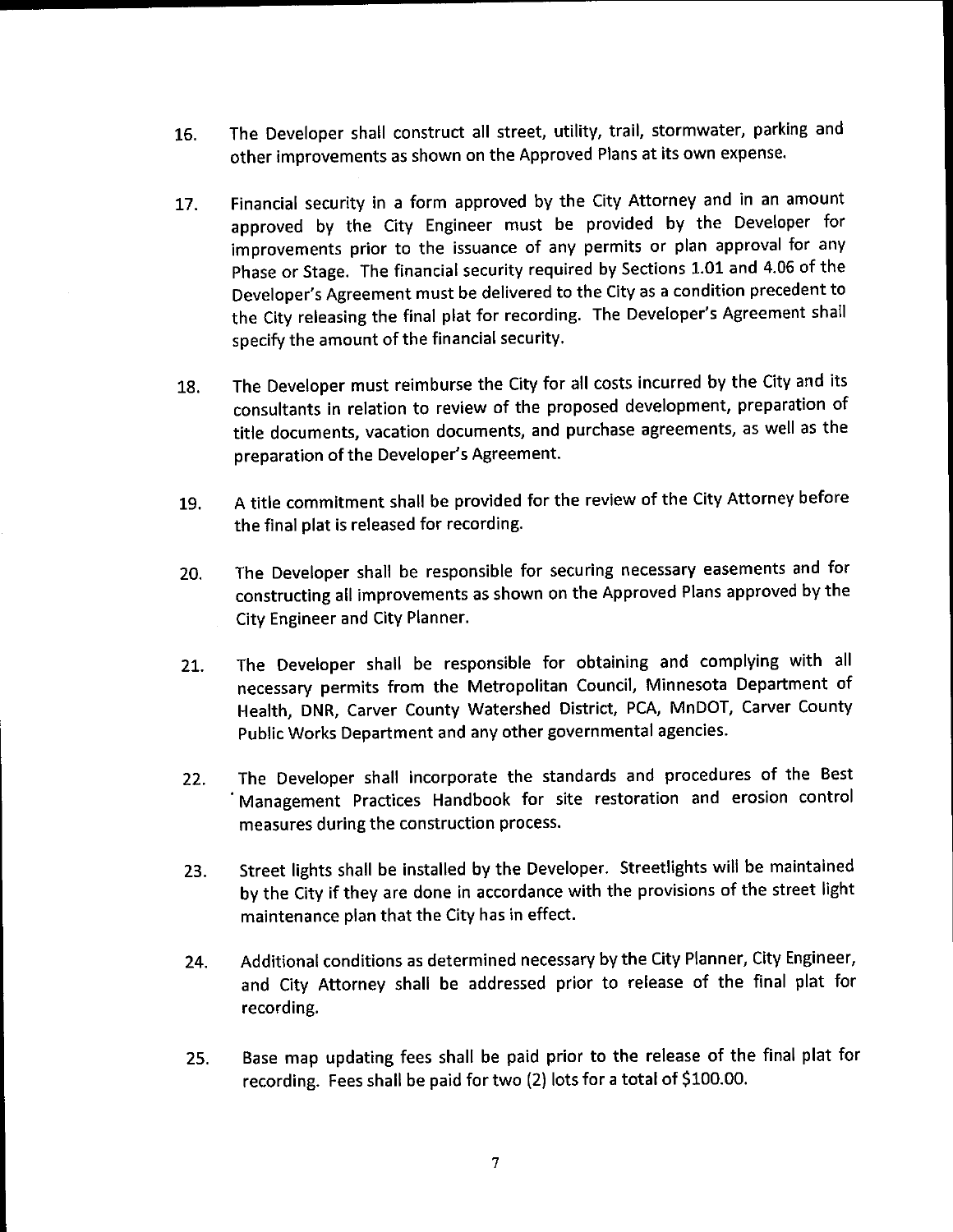- 26. The Developer has previously satisfied trail and park dedication requirements for the School Property.
- 27. Civil defense siren fees have been previously paid.
- 28. The City approves the Developer's Agreement.
- 29. The approval of the final plat shall terminate if the Developer's Agreement approved by the City has not been entered into between the City and Developer by October 15, 2014, which Developer's Agreement must be recorded as the document immediately preceding the final plat of The Village at Cologne document immediately preceding the final plate.  $\frac{1}{2}$  Addition. City staff and the City Attorney and the City Attorney and the magnetic materials to make  $\frac{1}{2}$ revisions to the Developer's Agreement prior to recording.
- 30. The Developer must comply with all terms, conditions, and recommendations contained in: (i) the reports of Bolton and Menk, the City Engineer, dated August 29, 2014, and September 3, 2014, except the water main looping around the southerly portion of the School addition; and (ii) the report of Resource sumerly portion of the School addition; and  $(n)$  are  $t$ .  $S_t$  rategies Corporation, the City Planner, december  $\frac{1}{2}$

Adopted and approved by the City Council of the City of Cologne on a  $\frac{5}{2}$  to  $\circ$  vote

n the  $15$   $\sim$  day of September, 2014.

 $\mathcal{H}$  'V

Matt Lein, Mayor

Attest:<br>Jueren MuelCl

Susan Mueller Deputy Clerk

http://clients.intranet.mhslaw.com/6/37696/draft documents/resolution final plat 09-16-14 deleting water main loop.docx

 $m \mid \text{min}$ 

51 mayer